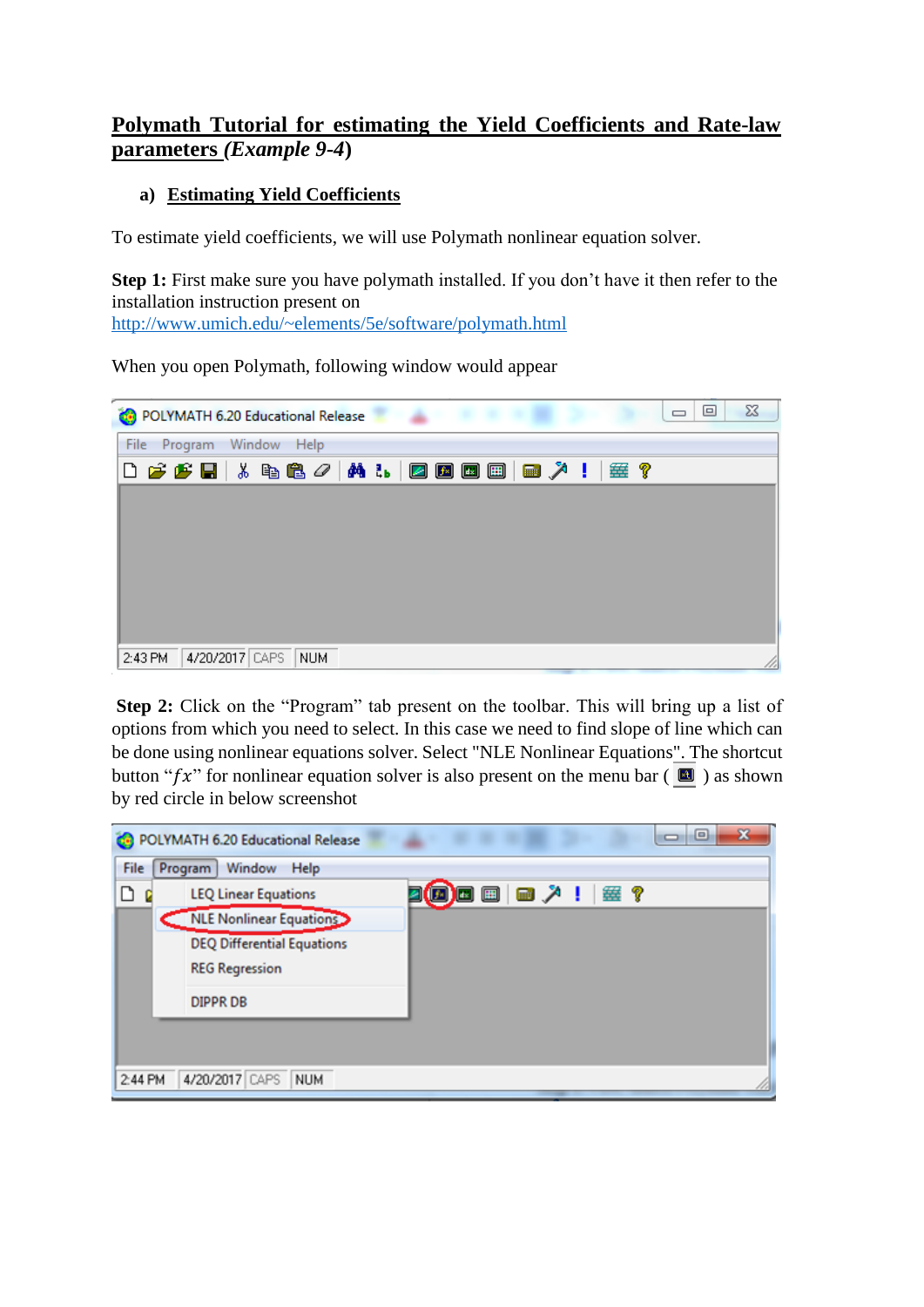| $\Sigma$<br>$\Box$<br>POLYMATH 6.20 Educational Release - [Nonlinear Equations Solver]                |
|-------------------------------------------------------------------------------------------------------|
| File Program Edit Format Problem Examples<br>Window Help<br>$ \mathbf{F}$ $\times$                    |
| <u> ※ 电电 / / M 1.</u><br>ା #≊ ?<br>$\boldsymbol{\beta}$ $\boldsymbol{\beta}$ di<br>乙内因因<br>■ ↗ !<br>D |
| $f^{(s)}$ $\times =$ $\lim_{\pm \to \pm}$<br>⊕<br>œ<br>safenewt<br>$\vert \cdot \vert$                |
| Nonlinear Equations: 0   Auxiliary Equations: 0 $\mathsf{X}$ No equations entered.                    |
|                                                                                                       |
|                                                                                                       |
|                                                                                                       |
|                                                                                                       |
|                                                                                                       |
|                                                                                                       |
|                                                                                                       |
| r                                                                                                     |
| No File<br>No Title<br>Ln 1                                                                           |
| 4/20/2017 CAPS<br><b>NUM</b><br>2:45 PM                                                               |

This will open up another window, which looks like this.

**Step 3:** Enter the values of Cc, Cs, and Cp at different times as shown below

| $\mathbf{x}$<br>▣<br>$\Box$<br>POLYMATH 6.20 Educational Release - [Nonlinear Equations Solver]                                   |
|-----------------------------------------------------------------------------------------------------------------------------------|
| File Program Edit Format Problem Examples Window Help<br>$ F$<br>$\vert x \vert$                                                  |
| ↓ も色 <i>/</i> │ A ↓ │ Ø Ø 回 回<br>垂?<br>■ 入!<br>$\boldsymbol{\beta} \boldsymbol{\beta} \mathbf{E}$ .<br>∐                          |
| $\mathbb{F}_+$ $\cong$ $\mathbb{F}_+$ and $\mathbf{0}$ $\mathbf{1}$ $\mathbf{0}$ $\mathbf{1}$<br>safenewt<br>$\blacktriangledown$ |
| Nonlinear Equations: 0   Auxiliary Equations: 12   √ Ready for solution                                                           |
| $Cc0=1$                                                                                                                           |
| $Cc1 = 1.5$                                                                                                                       |
| $Cc2=2.2$<br>$Cc3 = 3.29$                                                                                                         |
| $Cs0=250$                                                                                                                         |
| $Cs1 = 244$                                                                                                                       |
| Cs2=231                                                                                                                           |
| Cs3=218                                                                                                                           |
| $Cp0=0$<br>Cp1=2.14                                                                                                               |
| $Cp2=5.03$                                                                                                                        |
| $Cp3=8.96$                                                                                                                        |
|                                                                                                                                   |
|                                                                                                                                   |
|                                                                                                                                   |
| Ln 5<br>No File<br>No Title                                                                                                       |
| 4/20/2017 CAPS<br><b>NUM</b><br>2:48 PM                                                                                           |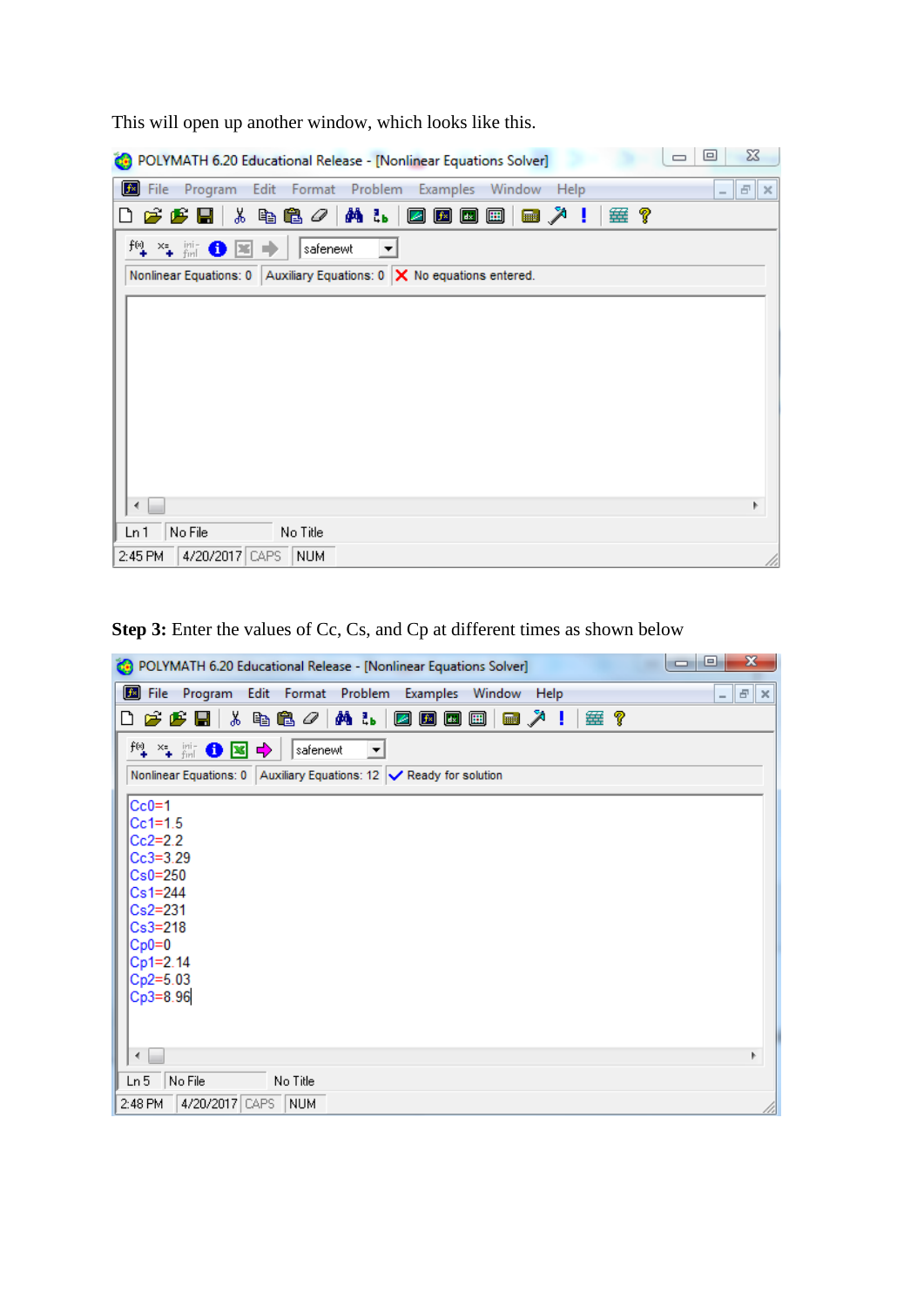| POLYMATH 6.20 Educational Release - [Nonlinear Equations Solver]                                               | $\Box$ e<br>x |
|----------------------------------------------------------------------------------------------------------------|---------------|
| <b>Ed</b> File<br>Program Edit Format Problem Examples Window Help                                             | $  \in$ $x$   |
| $\lambda$ b c $\sigma$ $\vert$<br>两部<br>塞?<br>▯◶◓▤<br>$\boxed{2}$ $\boxed{5}$ $\boxed{4}$ $\boxed{4}$<br>■ ↗ ! |               |
| <b>/4 /4 篇 ❶ 图 (→)</b><br>safenewt<br>$\blacktriangledown$                                                     |               |
| Nonlinear Equations: 0   Auxiliary Equations: 20   Ready for solution                                          |               |
|                                                                                                                |               |
| $Cc0=1$                                                                                                        |               |
| $Cc1=1.5$                                                                                                      |               |
| $Cc2=2.2$                                                                                                      |               |
| $Cc3=3.29$<br>$Cs0=250$                                                                                        |               |
| $Cs1 = 244$                                                                                                    |               |
| $Cs2=231$                                                                                                      |               |
| $Cs3=218$                                                                                                      |               |
| $CD0=0$                                                                                                        |               |
| Cp1=2.14                                                                                                       |               |
| $Cp2=5.03$                                                                                                     | Ξ             |
| $Cp3=8.96$                                                                                                     |               |
| Ysc1=-(Cs1-Cs0)/(Cc1-Cc0)<br>Ysc2=-(Cs3-Cs2)/(Cc3-Cc2)                                                         |               |
| Ysc=(Ysc1+Ysc2)/2                                                                                              |               |
| Ycs=1/Ysc                                                                                                      |               |
| Ysp=-(Cs2-Cs1)/(Cp2-Cp1)                                                                                       |               |
| Yps=1/Ysp                                                                                                      |               |
| Ypc=(Cp2-Cp1)/(Cc2-Cc1)                                                                                        |               |
| Ycp=1/Ypc                                                                                                      |               |
|                                                                                                                |               |
| $\overline{\phantom{a}}$                                                                                       |               |
| Ln 20<br>No File<br>No Title                                                                                   |               |
| 4/20/2017 CAPS NUM<br>5:21 PM                                                                                  |               |

**Step 4:** Next, enter all the equations for yield coefficients as per given in the textbook

Now you have entered all your data and equations in the Polymath.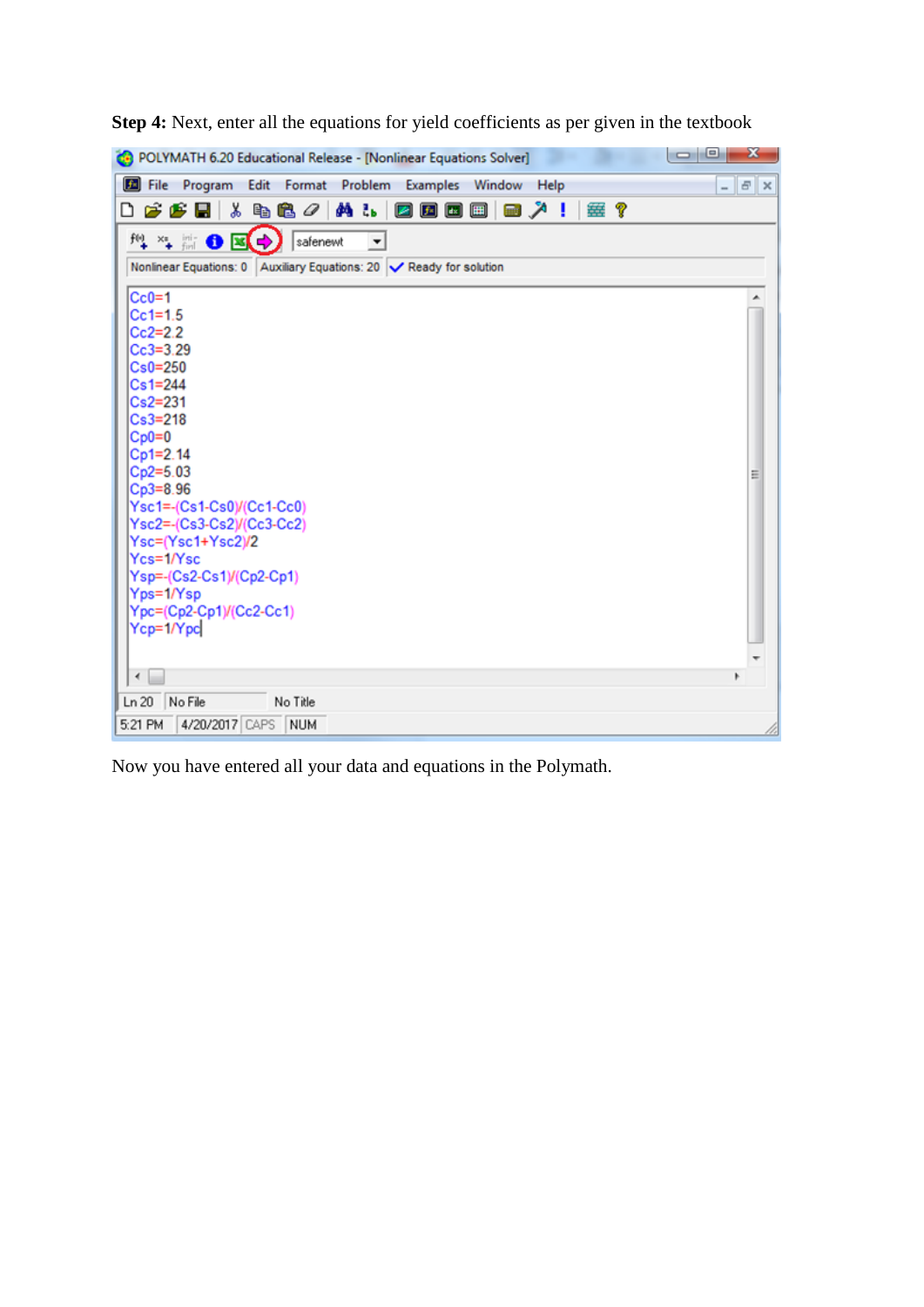**Step 5:** Click the pink arrow  $\rightarrow$  to run the file. You should get a report window that looks like this. In the report, you can find the value of all the yield coefficients along with the equations which you entered

| File Edit Help         |                               |                                                                                                                                                                                                                                                                                  |
|------------------------|-------------------------------|----------------------------------------------------------------------------------------------------------------------------------------------------------------------------------------------------------------------------------------------------------------------------------|
|                        |                               |                                                                                                                                                                                                                                                                                  |
|                        |                               |                                                                                                                                                                                                                                                                                  |
| <b>POLYMATH Report</b> |                               | 20-Apr-2017                                                                                                                                                                                                                                                                      |
|                        |                               |                                                                                                                                                                                                                                                                                  |
|                        |                               |                                                                                                                                                                                                                                                                                  |
|                        |                               |                                                                                                                                                                                                                                                                                  |
|                        |                               |                                                                                                                                                                                                                                                                                  |
|                        |                               |                                                                                                                                                                                                                                                                                  |
|                        |                               |                                                                                                                                                                                                                                                                                  |
| Cc3                    |                               |                                                                                                                                                                                                                                                                                  |
| Cp <sub>0</sub>        |                               |                                                                                                                                                                                                                                                                                  |
| Cp1                    |                               |                                                                                                                                                                                                                                                                                  |
| Cp <sub>2</sub>        |                               |                                                                                                                                                                                                                                                                                  |
| Cp3                    |                               |                                                                                                                                                                                                                                                                                  |
| Cs0                    |                               |                                                                                                                                                                                                                                                                                  |
| $10$ Cs1               |                               |                                                                                                                                                                                                                                                                                  |
| $11$ Cs2               |                               |                                                                                                                                                                                                                                                                                  |
| $12$ Cs3               |                               |                                                                                                                                                                                                                                                                                  |
| 13 Ycp                 |                               |                                                                                                                                                                                                                                                                                  |
| $14$ Ycs               |                               |                                                                                                                                                                                                                                                                                  |
| 15 Ypc                 |                               |                                                                                                                                                                                                                                                                                  |
| 16 Yps                 |                               |                                                                                                                                                                                                                                                                                  |
| 17 Ysc                 |                               |                                                                                                                                                                                                                                                                                  |
| 18 Ysc1                |                               |                                                                                                                                                                                                                                                                                  |
| 19 Ysc2                |                               |                                                                                                                                                                                                                                                                                  |
| 20 Ysp                 | 4.49827                       |                                                                                                                                                                                                                                                                                  |
|                        | Cc0<br>Cc1<br>Cc <sub>2</sub> | <b>Explicit Equations</b><br><b>Calculated values of explicit variables</b><br>Variable Value<br>1.<br>1.5<br>2.2<br>3.29<br>$\mathbf 0$<br>2.14<br>5.03<br>8.96<br>250.<br>244.<br>231.<br>218.<br>0.2422145<br>0.083589<br>4.128571<br>0.2223077<br>11.9633<br>12.<br>11.92661 |

From the above report,

 $Y_{s/c} = 11.96 g/g, Y_{c/s} = 0.084 g/g$  $Y_{s/p} = 4.5 g/g, Y_{p/s} = 0.22 g/g$  $Y_{p/c} = 4.13 g/g, Y_{c/p} = 0.242 g/g$ 

For more step-by-step tutorial on Polymath Nonlinear equation Solver, refer to tutorial [http://umich.edu/~elements/5e/software/Non\\_linear\\_equation\\_tutorial.pdf](http://umich.edu/~elements/5e/software/Non_linear_equation_tutorial.pdf)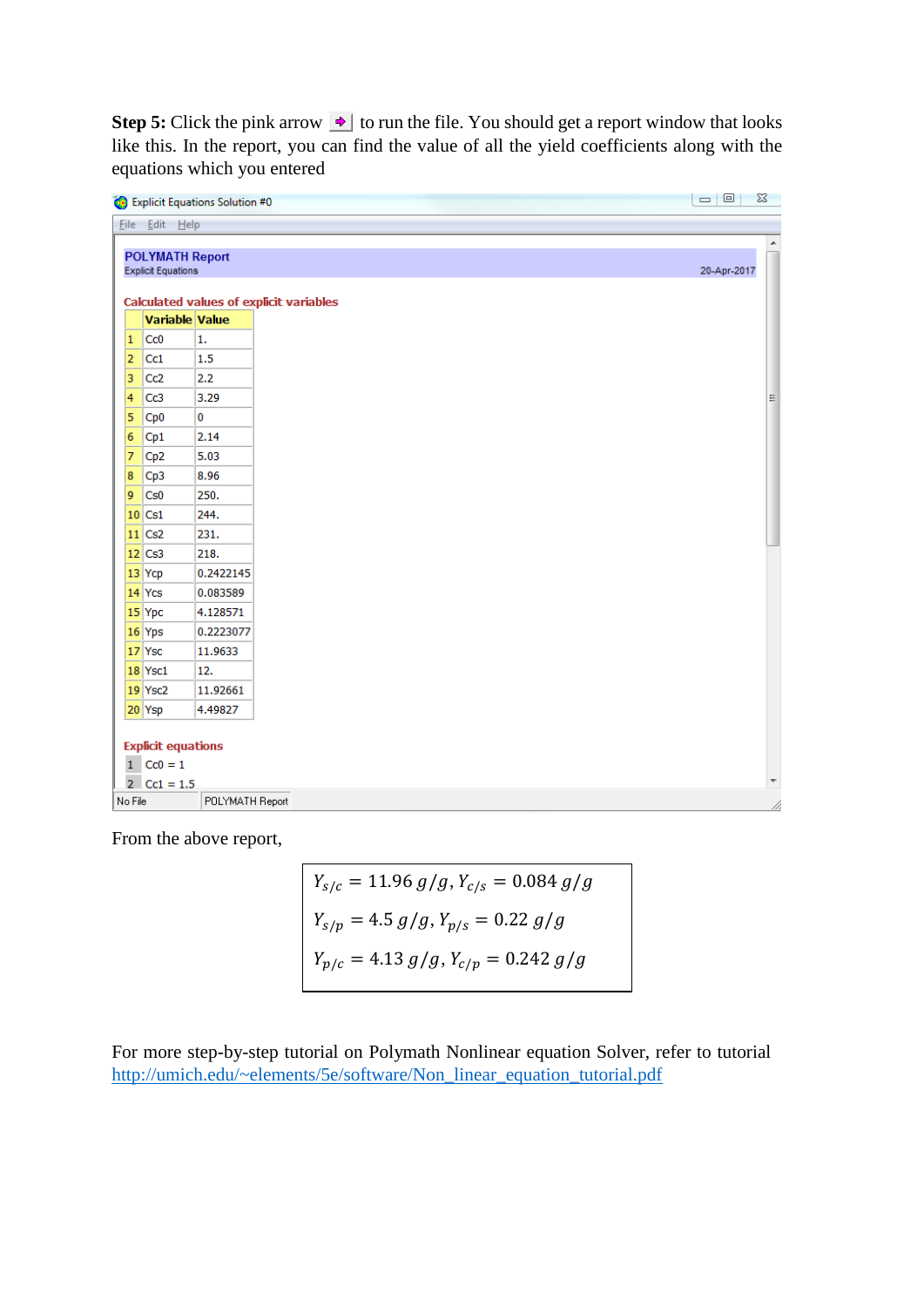## **b) Determination of Rate- law parameters**

The rate law equation is given by

$$
\frac{C_c C_s}{r_g} = \frac{K_s}{\mu_{max}} + \frac{C_s}{\mu_{max}}
$$

Where,  $K_s$  and  $\mu_{max}$  are model parameters

The data for  $\frac{c_c c_s}{r_g}$  and  $C_s$  are given below

| $C_cC_s/r_a$ | 625 | 610 | 567.8           | 558. |
|--------------|-----|-----|-----------------|------|
|              |     | 14  | 23 <sub>1</sub> | 1 R  |

We will use Polymath nonlinear regression solver to determine the model parameters

**Step 1:** Open Polymath and click on the "Program" tab present on the toolbar. Select "REG Regression". The shortcut button for nonlinear regression solver is also present on the menu bar as shown by red circle in below screenshot

| ◘<br><b>LEQ Linear Equations</b><br><b>NLE Nonlinear Equations</b><br><b>DEQ Differential Equations</b><br><b>REG Regression</b><br>DIPPR DB | <b>因因 国 国 ノ !   霊 ?</b> |
|----------------------------------------------------------------------------------------------------------------------------------------------|-------------------------|
|----------------------------------------------------------------------------------------------------------------------------------------------|-------------------------|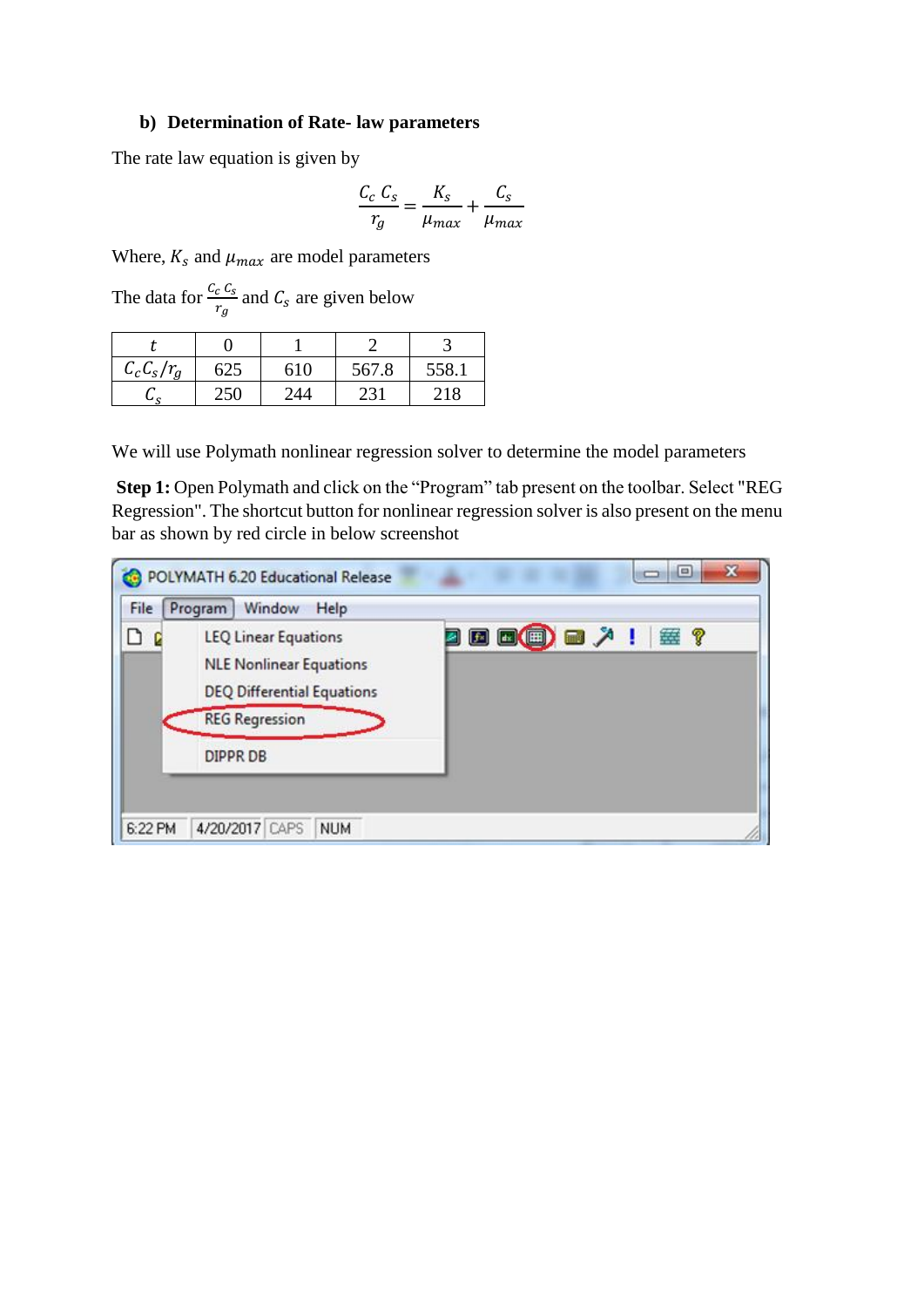| <b>co</b> |                 | POLYMATH 6.20 Educational Release - [Data Table] |                 |                                |                           | X<br>回<br>$\qquad \qquad \Box$                           |
|-----------|-----------------|--------------------------------------------------|-----------------|--------------------------------|---------------------------|----------------------------------------------------------|
| 圓<br>File | Program         |                                                  | Edit Row Column | Format Analysis                | <b>Examples</b>           | Window<br>Help<br>$E \times$<br>$\overline{\phantom{a}}$ |
| ۱۹        | FFH             | y,<br>48 B                                       | 确品              | 圃<br>k.<br>$f$ ×<br>$\vert$ dx | <b>Final</b><br>$\lambda$ | 7<br>簺                                                   |
|           | R001: C001 C01  |                                                  | $\times$        |                                | ٥                         | Regression<br>Analysis   Graph                           |
|           | C <sub>01</sub> | CO <sub>2</sub>                                  | C <sub>03</sub> | C <sub>04</sub>                | CO <sub>5</sub>           | ₫<br><b>□</b> Residuals<br><u>G</u> raph                 |
| 01<br>02  |                 |                                                  |                 |                                |                           | Store Model<br>$\nabla$ Report<br>I.                     |
| 03        |                 |                                                  |                 |                                |                           | Linear & Polynomial   Multiple linear   Nonlinear        |
| 04        |                 |                                                  |                 |                                |                           |                                                          |
| 05<br>06  |                 |                                                  |                 |                                |                           | Dependent Variable<br>▼                                  |
| 07        |                 |                                                  |                 |                                |                           | Independent Variable<br>$\blacktriangledown$             |
| 08        |                 |                                                  |                 |                                |                           | Polynomial Degree                                        |
| 09<br>10  |                 |                                                  |                 |                                |                           |                                                          |
| 11        |                 |                                                  |                 |                                |                           |                                                          |
| 12        |                 |                                                  |                 |                                |                           | $\Box$ Through origin                                    |
| 13<br>⊣∣  |                 |                                                  |                 |                                |                           |                                                          |
| No File   |                 | No Title                                         |                 |                                |                           |                                                          |
| 6:26 PM   | 4/20/2017 CAPS  | <b>NUM</b>                                       |                 |                                |                           |                                                          |

This will open up a spreadsheet which looks like this:

**Step 2:** Now enter the data for  $C_c C_s / r_g$  and  $C_s$  in Column C01 and C02 respectively as shown below. For nonlinear regression, click on the Regression tab on the right side of the window, and select the "Nonlinear" regression tab under the "Report" and "Store Model" check boxes.

|                        | File Program   |                           |                    | Edit Row Column Format Analysis Examples |                    | Window<br>Help                                | $  \in$ $x$                     |
|------------------------|----------------|---------------------------|--------------------|------------------------------------------|--------------------|-----------------------------------------------|---------------------------------|
| D                      | $B$ $B$ $B$    | y<br>ta C<br>$\mathcal Q$ | <b>纳品</b>          | <b>PIF</b><br>圖<br>$\overline{a}$        | Z.<br>m            | P,<br>鎏                                       |                                 |
|                        | R001: C001 C01 |                           | $x \checkmark$ 625 |                                          | ۵                  | Regression Analysis Graph                     |                                 |
|                        | CO1            | CO <sub>2</sub>           | CO <sub>3</sub>    | CO4                                      | $\cos$ $\triangle$ | Φ                                             | □ Graph □ Residuals             |
| 01                     | 625            | 250                       |                    |                                          |                    |                                               |                                 |
| 02                     | 610            | 244                       |                    |                                          |                    | Store Model<br>Report<br>⊽                    |                                 |
| 03                     | 567.8          | 231                       |                    |                                          |                    | Linear & Polynomial Multiple linear Nonlinear |                                 |
| 04                     | 558.1          | 218                       |                    |                                          |                    |                                               |                                 |
| 05                     |                |                           |                    |                                          |                    | Model for                                     | L-M<br>$\overline{\phantom{a}}$ |
| 06                     |                |                           |                    |                                          |                    |                                               |                                 |
| 07                     |                |                           |                    |                                          |                    |                                               |                                 |
| 08                     |                |                           |                    |                                          |                    |                                               | e.g. $y = 2^{n}x^{n}A+B$        |
| 09                     |                |                           |                    |                                          |                    | Model Parameters Initial Guess:               |                                 |
| 10                     |                |                           |                    |                                          |                    | Model parm   Initial guess                    |                                 |
| 11                     |                |                           |                    |                                          |                    |                                               |                                 |
| 12                     |                |                           |                    |                                          |                    |                                               |                                 |
| 13                     |                |                           |                    |                                          |                    |                                               |                                 |
| $\left  \cdot \right $ |                |                           |                    |                                          |                    |                                               |                                 |
| No File                |                | No Title                  |                    |                                          |                    |                                               |                                 |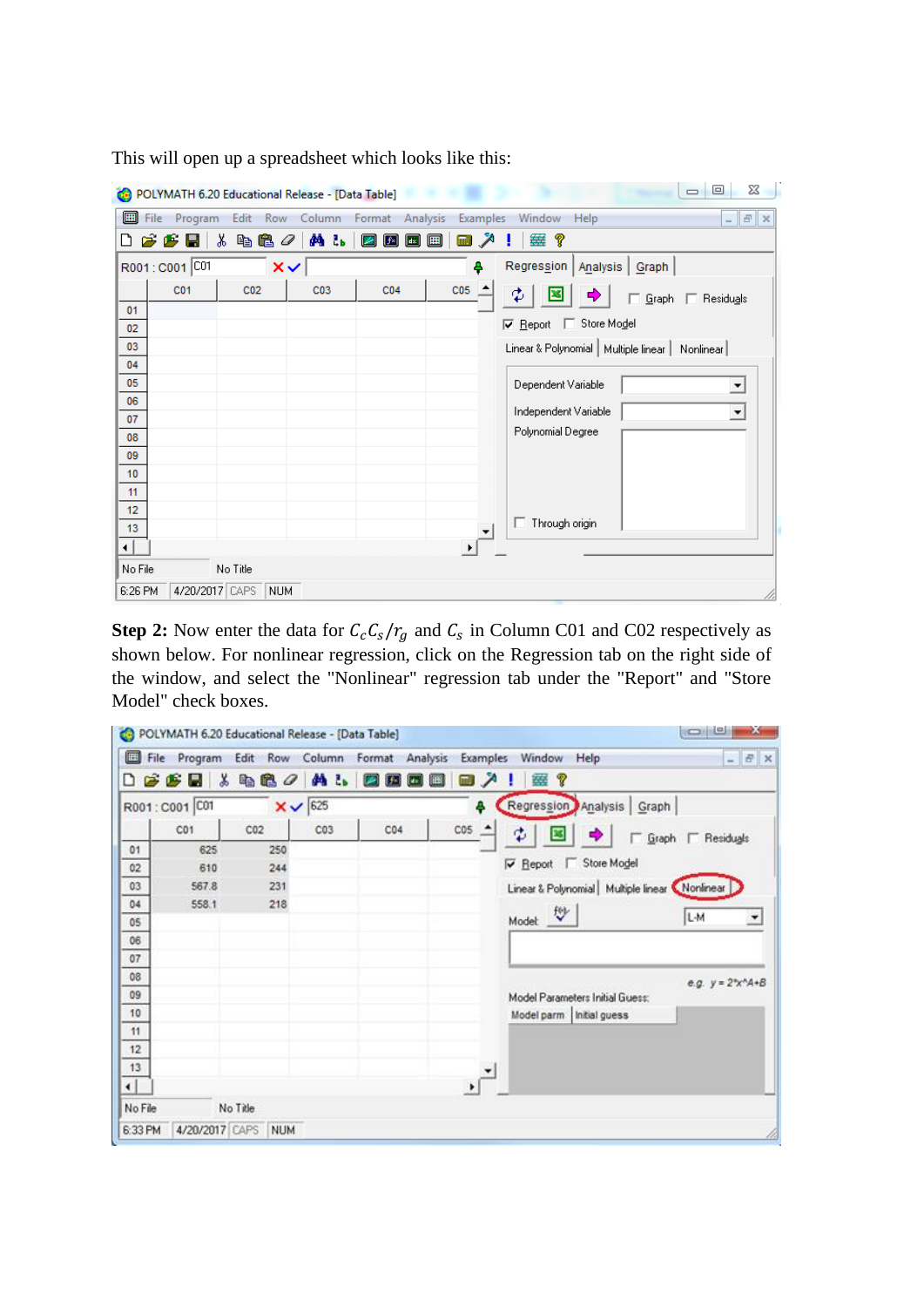**Step 3:** Now, you need to input the model form you wish your equation to match. In this case, the form is C01=Ks/umax +C02/umax, where C01 represents  $C_c C_s / r_g$  and C02 represents  $C_s$ . To input the model, place the cursor in the rectangular box below "Model:" and type the equation as shown in the below screen shot.

Next, you also need to provide initial guesses for the parameters in your model, in this case, Ks and umax. Let's put 20 and 0.1 as initial guess for Ks and umax respectively. To input the initial guess, select the cell corresponding to each parameter under section "Model Parameters Initial Guess" and then enter the guess value



Now select what you want polymath to output by checking the boxes on the right side of the window. The options are Graph, Residuals, Report, and Store Model. Click on the pink arrow  $\rightarrow$  to have Polymath perform the regression.